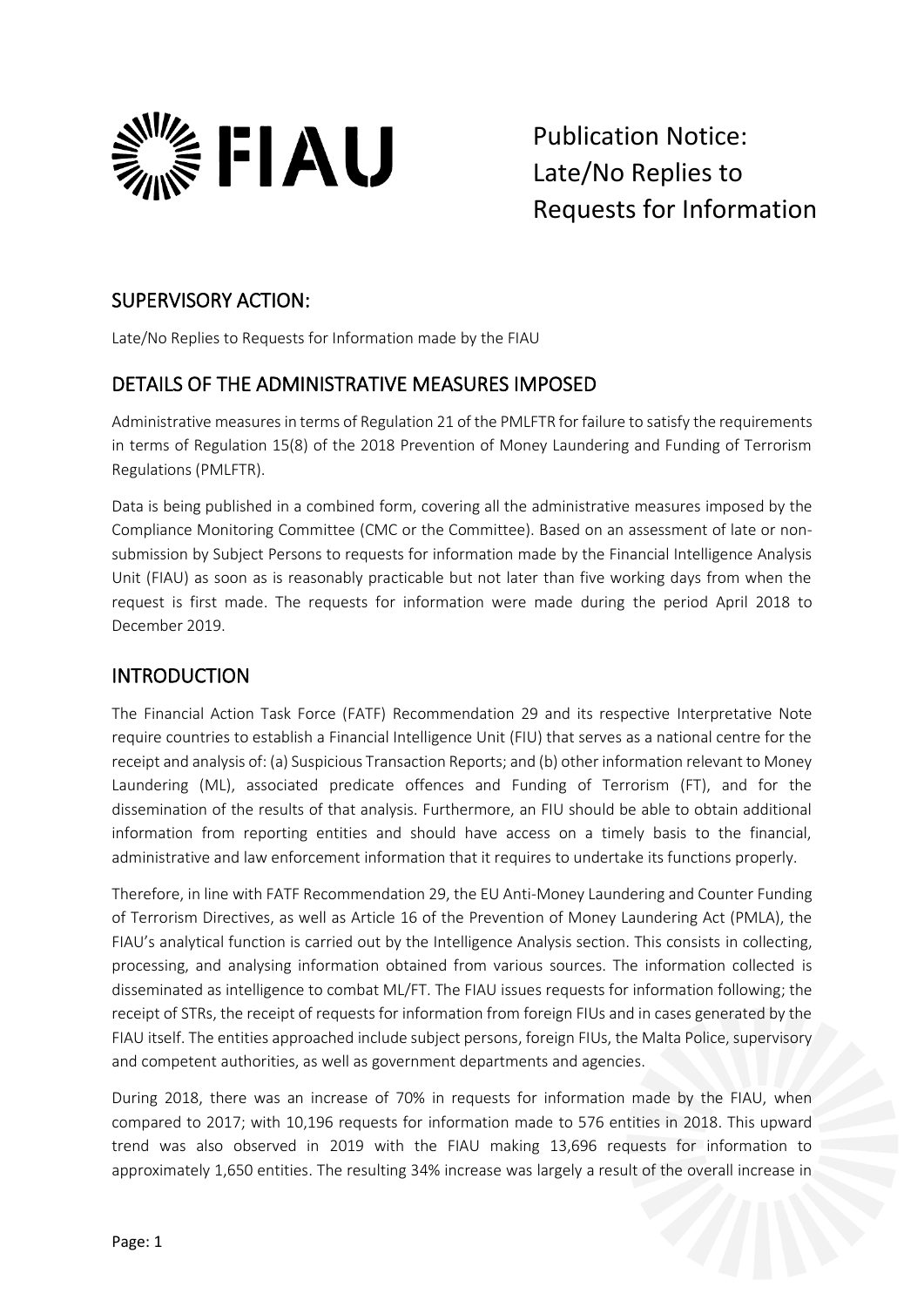the number of STRs and cases dealt with in 2019. Moreover, as noted in previous years, credit institutions remained the primary source of information for the FIAU. This conclusion was based on the fact that the majority of all requests for information sent by the FIAU were directed towards these entities.

| Sector                                                     | Category                                                         | <b>Requests per</b><br>Sector |
|------------------------------------------------------------|------------------------------------------------------------------|-------------------------------|
| <b>Financial Sector</b>                                    | Credit Institutions                                              | 13,375                        |
|                                                            | <b>Financial Institutions</b>                                    | 1,262                         |
|                                                            | Insurance Licensees                                              | 2                             |
|                                                            | <b>Investment Service Providers</b>                              | 946                           |
| <b>Gaming Sector</b>                                       | Casino Licensees                                                 | 44                            |
|                                                            | Remote Gaming Companies                                          | 64                            |
| Non-Financial<br>Businesses and<br>Professions<br>(DNFBPs) | Trustee Corporate Service Providers                              | 3,764                         |
|                                                            | Independent Professionals (Accountants,<br>Notaries and Lawyers) | 8                             |
|                                                            | 19,465                                                           |                               |

Table 1: Number of Requests for Information made per Sector from April 2018 to December 2019

# ADMINISTRATIVE MEASURES

As per Regulation 15(8) of the PMLFTR, the FIAU may, where it deems necessary, demand information from any subject person. The subject person shall comply as soon as is reasonably practicable but not later than five working days from when the demand is first made, unless otherwise instructed by the FIAU. A subject person may make representations justifying why the requested information cannot be submitted within the said time. The FIAU may, at its discretion and after having considered the representations, extend the time as is reasonably necessary to obtain the information. The subject person must then submit the information requested within the extended timeframe.

Failure to reply to Requests for Information or the late submission of responses led to 151 potential breaches letters being issued to subject persons as illustrated in Table 2 below.

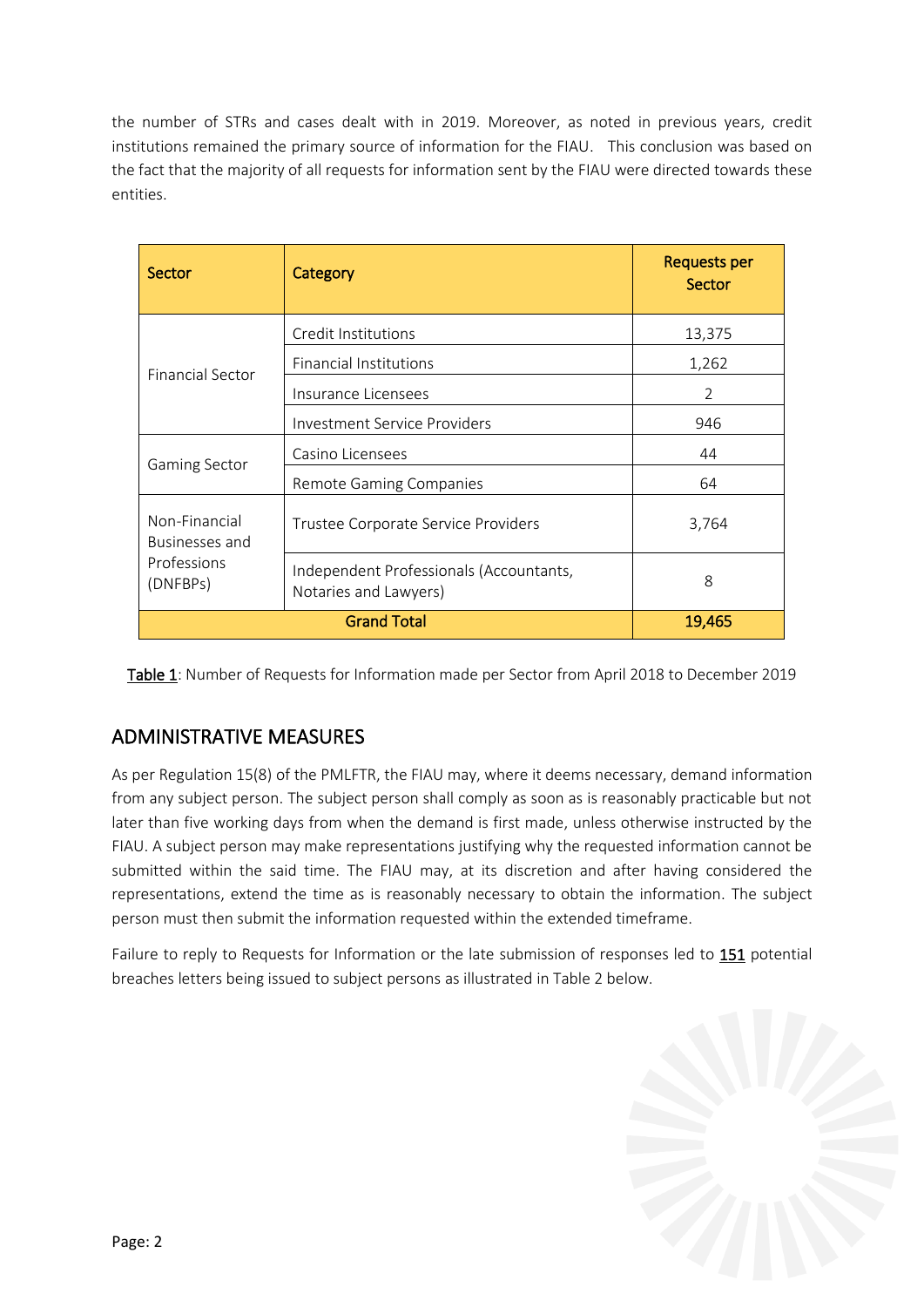| Sector                                                     | Category                                                         | Number of Subject<br>Persons |
|------------------------------------------------------------|------------------------------------------------------------------|------------------------------|
| <b>Financial Sector</b>                                    | Credit Institutions                                              | 10                           |
|                                                            | <b>Financial Institutions</b>                                    | 20                           |
|                                                            | Insurance Licensees                                              | $\Omega$                     |
|                                                            | Investment Service Providers                                     | 41                           |
| <b>Gaming Sector</b>                                       | Casino Licensees                                                 | $\Omega$                     |
|                                                            | Remote Gaming Companies                                          | ∩                            |
| Non-Financial<br>Businesses and<br>Professions<br>(DNFBPs) | Trustee Corporate Service Providers                              | 80                           |
|                                                            | Independent Professionals (Accountants,<br>Notaries and Lawyers) | ∩                            |
|                                                            | 151                                                              |                              |

Table 2: Potential Breaches Issued by Category

Subject persons in receipt of the potential breaches letter were invited to submit representations (supported with any evidence as necessary), in relation to their failure to reply to requests for information or for replying late. Representations received by the FIAU were presented to the FIAU's Compliance Monitoring Committee (the "Committee") to make a final decision about the case. In its deliberations on each case and when deciding on the amount of the administrative penalty to impose (where appropriate), the Committee took into consideration: the representations made by the subject person, the nature and size of each subject person and the seriousness of the findings. Furthermore, it considered the possibility that the subject person might have prejudiced local and/or international analytical reviews or investigations through its failure to reply or replying late to FIAU requests for information.

Following the evaluation of all cases and corresponding representations, the Committee decided to impose an administrative measure on one hundred and thirty-six (136) subject persons. These included pecuniary fines totalling €284,000 imposed on 89 subject persons and written reprimands imposed on 47 subject persons. Whenever the findings warranted, and in line with the FIAU's policies and procedures, an amalgamation of administrative measures including both a reprimand and a pecuniary penalty were imposed on subject persons.

Table 3 illustrates the total number and value of administrative penalties imposed per Sector. As can be noted the total count of administrative penalties imposed by the FIAU, is lower than the number of potential breaches that was initially issued. The reason for this difference is because the Committee, based on the specific information in relation to the case (including the representations submitted by the subject person) concludes that a number of subject persons were not in breach of their obligations.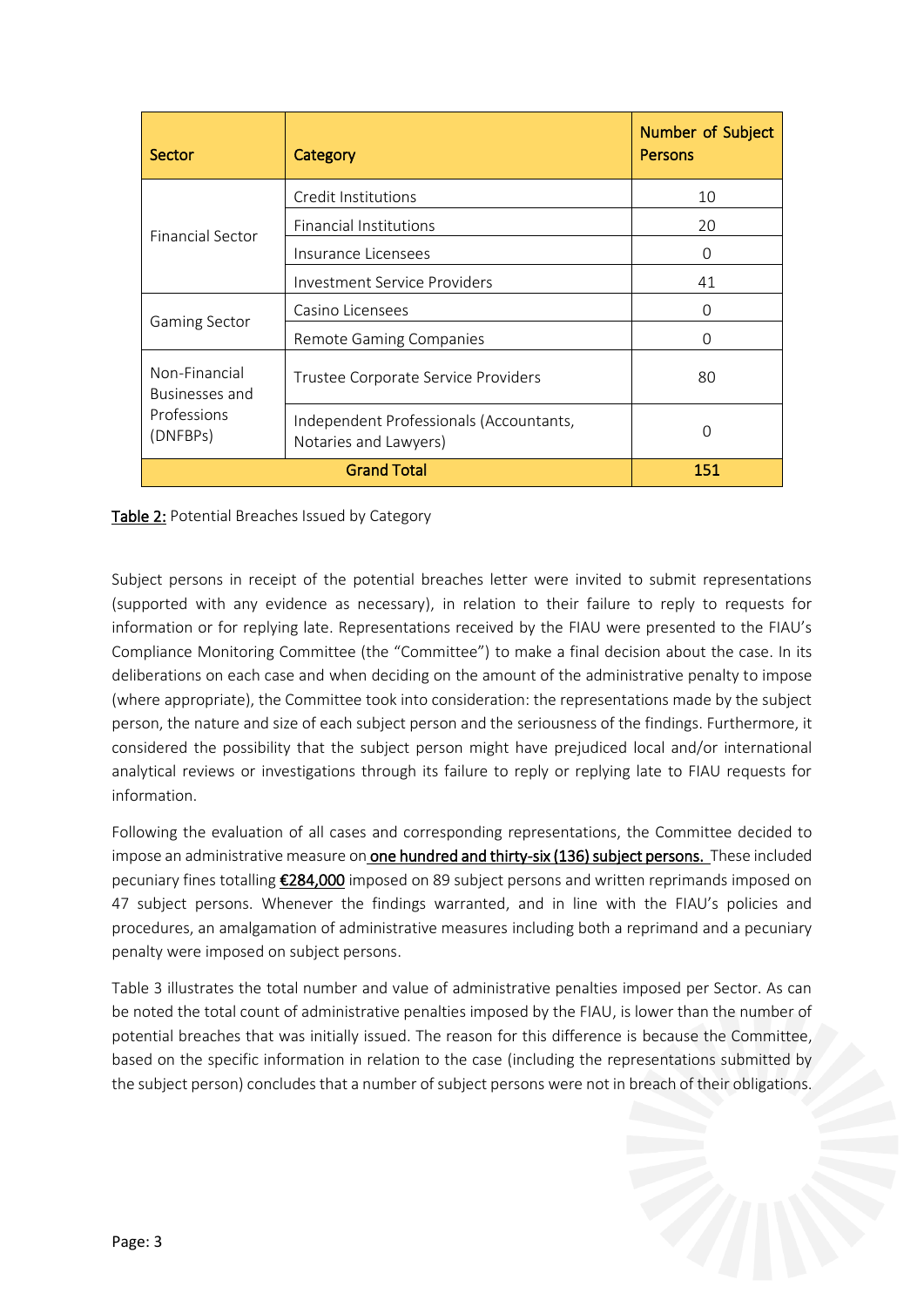| Sector                                                     | Category                                                               | Number of<br><b>Subject</b><br><b>Persons</b> | <b>Administrative Measures Imposed</b>                |                                |
|------------------------------------------------------------|------------------------------------------------------------------------|-----------------------------------------------|-------------------------------------------------------|--------------------------------|
|                                                            |                                                                        |                                               | Amount of<br>Administrative<br>Penalties $(\epsilon)$ | Number of<br><b>Reprimands</b> |
| <b>Financial Sector</b>                                    | Credit Institutions                                                    | 11                                            | €42,750                                               | 11                             |
|                                                            | <b>Financial Institutions</b>                                          | 19                                            | € 55,750                                              | 16                             |
|                                                            | Insurance Licensees                                                    | $\Omega$                                      | € 0                                                   | $\Omega$                       |
|                                                            | <b>Investment Service</b><br>Providers                                 | 35                                            | € 32,600                                              | 25                             |
| <b>Gaming Sector</b>                                       | Casino Licensees                                                       | $\Omega$                                      | € 0                                                   | $\Omega$                       |
|                                                            | Remote Gaming<br>Companies                                             | $\Omega$                                      | $\epsilon$ 0                                          | $\Omega$                       |
| Non-Financial<br>Businesses and<br>Professions<br>(DNFBPs) | Trustee Corporate<br>Service Providers                                 | 71                                            | € 152,900                                             | 69                             |
|                                                            | Independent<br>Professionals<br>(Accountants, Notaries<br>and Lawyers) | $\Omega$                                      | € 0                                                   | $\Omega$                       |
| <b>Grand Total</b>                                         |                                                                        | 136 <sup>1</sup>                              | € 284,000                                             | 121                            |

**Table 3:** Number and Value of Administrative Penalties Issued

### **CONCLUSION**

The FIAU emphasises that requests for information sent by the Intelligence Analysis Section are crucial and indispensable to obtain information for the Unit's analytical function. Therefore, no circumstance should prevent a subject person from replying to these requests within the timeframes required. This also applies in cases of NIL return. Failure to reply or to reply late to requests for information made by the FIAU, not only results in a subject person failing to satisfy the requirements of Regulation 15(8) of the PMLFTR, but this failure also has a detrimental impact on the FIAU's analytical function.

The purpose of this exercise is not only to take administrative action against subject persons who fail to reply to FIAU requests for information or otherwise reply late. It is also to ensure that subject persons appreciate the importance of these requests and the serious repercussions for breaching Regulation 15(8) of the PMLFTR.

**11 November 2021**

<sup>&</sup>lt;sup>1</sup> 5 of the administrative measures imposed have been appealed in front of the Court of Appeal (Inferior Jurisdiction) by the subject persons in line with what is provided for in terms of Article 13A of the Prevention of Money Laundering Act. Pending the outcome of the appeal, the decision of the FIAU is not to be considered final and the resulting administrative penalty cannot be considered as due, given that the Court may confirm, vary or reject, in whole or in part, the decision of the FIAU. As a result, the FIAU may not take any action to enforce the administrative penalty pending judgement by the Court.